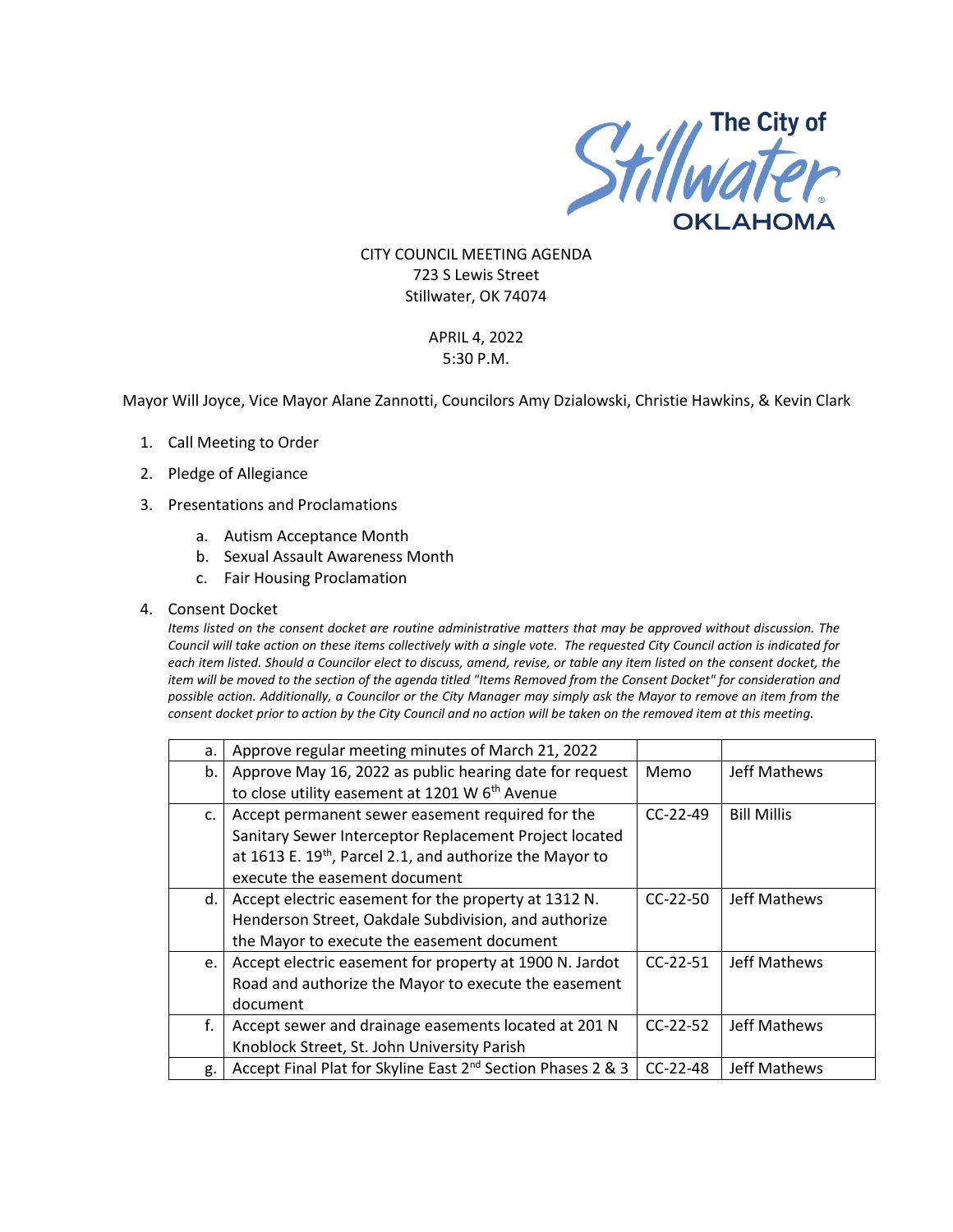|  | h.   Approval of Engagement Letter to retain BOK Financial |  | Melissa Reames          |
|--|------------------------------------------------------------|--|-------------------------|
|  | Securities to provide municipal financial advisory         |  | <b>Kimberly Carnley</b> |
|  | services to the City of Stillwater                         |  |                         |
|  |                                                            |  |                         |

**COUNCILOR CLARK REMOVED ITEM H. FROM CONSENT DOCKET**

## **CONSENT DOCKET APPROVED 5-0 MINUS ITEM H.**

5. Public Comment on Items not Schedules for Public Hearings *Stillwater City Code, Section 2-53(a) & (b), provides that taxpayers or residents of the city, or their authorized legal representatives, may address the Council at a regularly scheduled meeting on any item of business listed on the meeting agenda provided they have submitted a written request prior to the meeting either online at Request to* [speak form](http://stillwater.org/page/home/government/mayor-city-council/meetings-agendas-minutes/online-request-to-speak-at-city-council) *or via the form found in the lobby outside Council chambers prior to meetings.*

#### 6. Items Removed from Consent Docket

*Items removed from the consent docket are placed on this section of the agenda for discussion, revision, amendment and/or tabling prior to action by the City Council. The City Council may take action, including a vote or series of votes, on items removed to this section of the agenda after the requested discussion, revision or amendment.*

Approval of Engagement Letter to retain BOK Financial Securities to provide municipal financial advisory services to the City of Stillwater

## **ITEM H. FROM CONSENT DOCKET APPROVED 4-0 CLARK RECUSED FROM VOTING.**

#### 7. Public Hearings

*The Council will hear public comments, discuss, and take action including a vote or series of votes on each item listed as presented or as amended by the City Council unless the agenda entry specifically states that no action will be taken.*

| a.   Receive public comment regarding a request for a | CC-22-47 | <b>Brady Moore</b> |
|-------------------------------------------------------|----------|--------------------|
| Specific Use Permit for a medical marijuana           |          |                    |
| dispensary at 102 N Main Street, CG, Commercial       |          |                    |
| <b>General District</b>                               |          |                    |
| <b>APPROVED 5-0</b>                                   |          |                    |

### 8. General Orders

*The Council will hear a staff presentation, discuss, and take action including a vote or series of votes on each item listed as presented or as amended or revised by the City Council unless the agenda entry specifically states that no action will be taken. The requested City Council action is indicated in each agenda entry but may be amended or revised prior to action by the City Council.* 

| а. | Approve request to apply for an EBSCO Solar grant<br>for up to \$300,000 for the installation of solar energy<br>technology at the library<br><b>APPROVED 5-0</b>                                                                                     | $CC-22-45$ | <b>Stacy DeLano</b><br>John McClenny |
|----|-------------------------------------------------------------------------------------------------------------------------------------------------------------------------------------------------------------------------------------------------------|------------|--------------------------------------|
| b. | Approve budget amendments increasing the aviation<br>gas for resale revenue and fuel purchases<br>expenditure accounts by \$300k each and the flowage<br>fee revenue account by \$25k for the remainder of<br>FY <sub>22</sub><br><b>APPROVED 5-0</b> | $CC-22-46$ | Paul Priegel                         |

### 9. Resolutions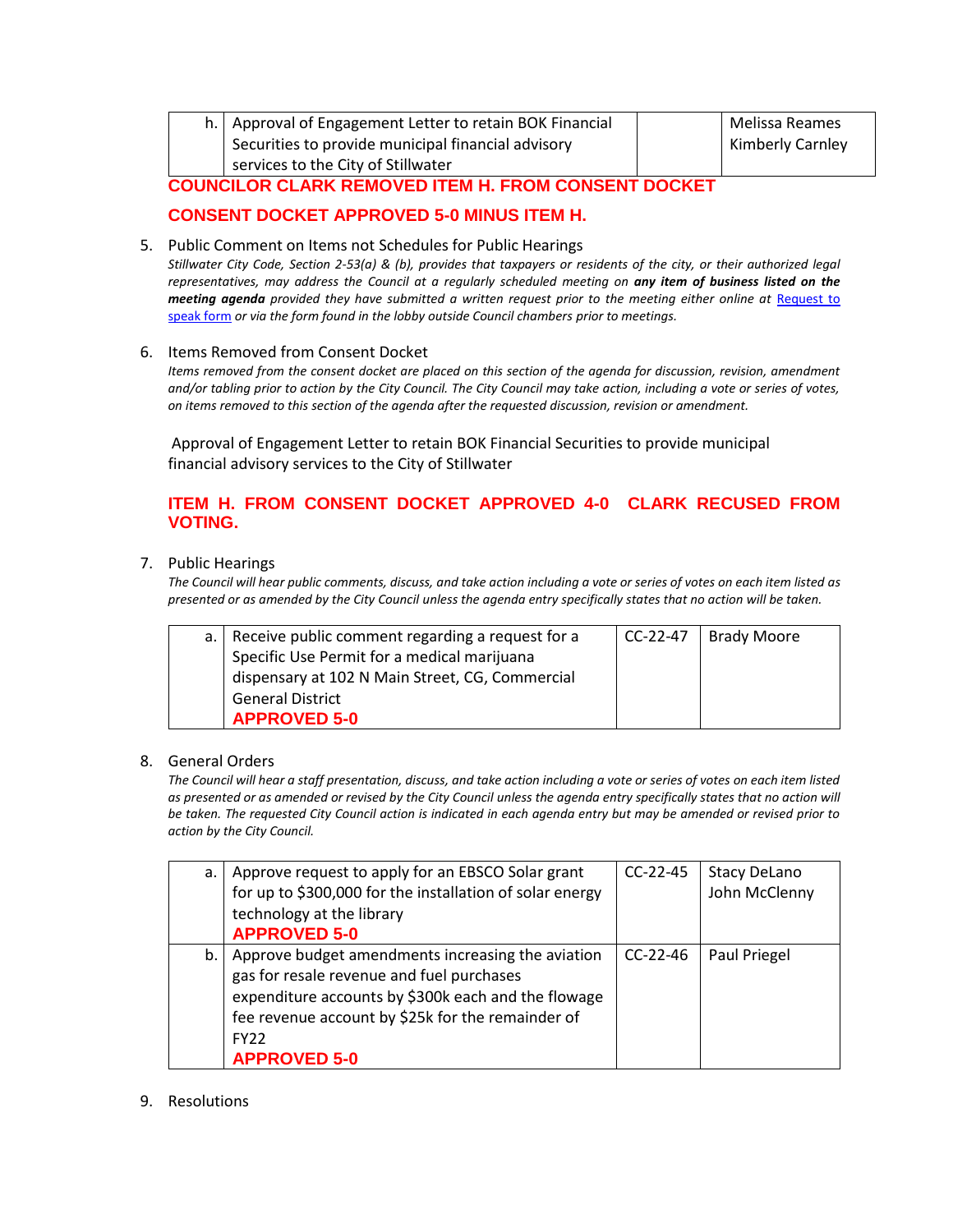*The City Council will hear a staff presentation, discuss, and take action including a vote or series of votes on each resolution listed as presented or as amended or revised by the City Council.* 

| a.   RESOLUTION NO. CC-2022-8: A RESOLUTION CONCERNING | <b>Kimberly Carnley</b> |
|--------------------------------------------------------|-------------------------|
| CORONAVIRUS LOCAL FISCAL RECOVERY FUNDS FOR            | John McClenny           |
| NON-ENTITLEMENT UNITS OF GOVERNMENT                    |                         |
| (ARPA FUNDS), AUTHORIZING THE ACCEPTANCE OF FUNDS,     |                         |
| THE APPROPRIATE BUDGET AMENDMENTS, AND THE EXECUTION   |                         |
| OF NECESSARY AGREEMENTS AND RELATED DOCUMENTS          |                         |
| <b>ADOPTED 5-0</b>                                     |                         |

#### 10. Ordinances

*The City Council will hear a staff presentation, discuss, and take action including a vote or series of votes on each ordinance listed as presented or as amended or revised by the City Council.*

First Read

| а. | ORDINANCE NO. 3491: AN ORDINANCE REZONING        | Kimberly Carnley |
|----|--------------------------------------------------|------------------|
|    | TRACTS OF LAND LOCATED AT 721 S STANLEY STREET   |                  |
|    | FROM OFFICE (O) TO PUBLIC (P), AND 1202, 1218,   |                  |
|    | 1302, AND 1318 W 8TH AVENUE, 705, 711, 717 AND   |                  |
|    | 720 S BALKELEY STREET, AND 706, 710, 714 AND 718 |                  |
|    | S ADAMS STREET FROM SMALL LOT SINGLE FAMILY      |                  |
|    | RESIDENTIAL (RSS) TO PUBLIC (P)                  |                  |
|    | <b>ADVANCED TO SECOND READING 5-0</b>            |                  |

#### 11. Reports from Officers and Boards

*Announcements and remarks of general interest may be made by Councilors, City Manager or City Attorney. Items of City business that may require discussion or action including a vote or series of votes are listed below.*

- a. Miscellaneous items from the City Attorney
	- i. Request for executive session pursuant to 25 O.S. §307(B)(4) for the purpose of confidential communication with the City Attorney concerning a pending tort claim filed by Keith Reed as spouse and immediate next of kin of Teri Reed. It is the opinion of the City Attorney that public disclosure of this matter will seriously impair the ability of the City Council to process the claim and/or conduct an investigation, and/or to prosecute or defend any resulting litigation or proceeding in the public interest.
- b. Miscellaneous items from the City Manager
- c. Miscellaneous items from the City Council
- 12. Questions and Inquiries
- 13. Executive Session
	- a. Confidential communication regarding a tort claim filed by Keith Reed as spouse and immediate next of kin of Teri Reed.

### **ENTER EXECUTIVE SESSION 5-0**

14. Return from Executive Session